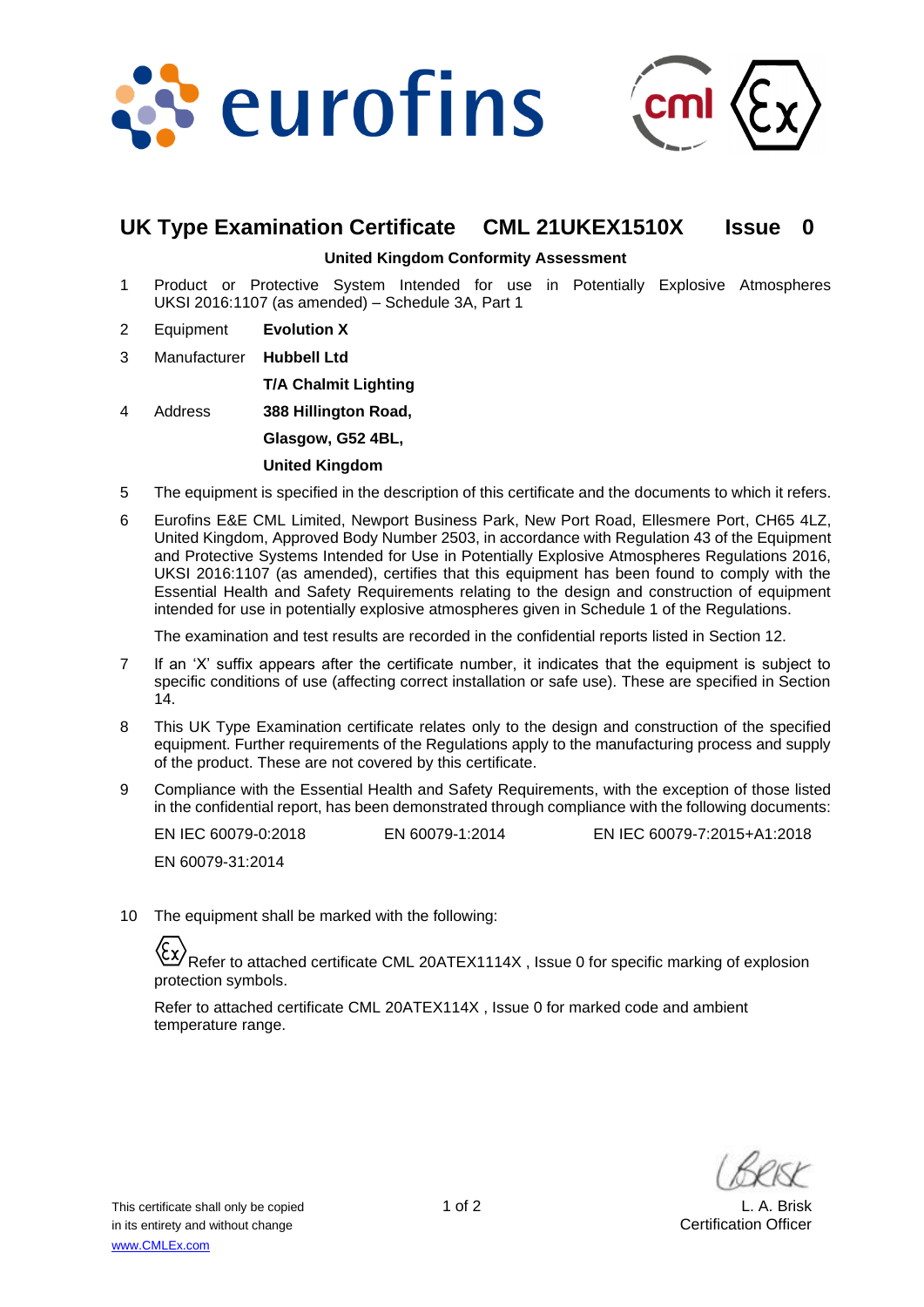



### **11 Description**

For product description refer to attached certificate CML 20ATEX1114X , Issue 0.

#### **12 Certificate history and evaluation reports**

| <b>Issue</b> | Date                      | <b>Associated report</b> | <b>Notes</b>                                                                                                                              |
|--------------|---------------------------|--------------------------|-------------------------------------------------------------------------------------------------------------------------------------------|
|              | 25 June 2021   R14157O/00 |                          | Issue of the prime certificate.<br>CML 20ATEX1114X, Issue 0 is attached and shall<br>be referred to in conjunction with this certificate. |

Note: Drawings that describe the equipment are listed or referred to in the Annex.

#### **13 Conditions of Manufacture**

For conditions of manufacture, refer to attached certificate CML 20ATEX1114X , Issue 0.

Any routine tests/verifications required by the ATEX certification shall be conducted.

#### **14 Specific Conditions of Use**

For specific conditions of use, refer to attached certificate CML 20ATEX1114X , Issue 0.